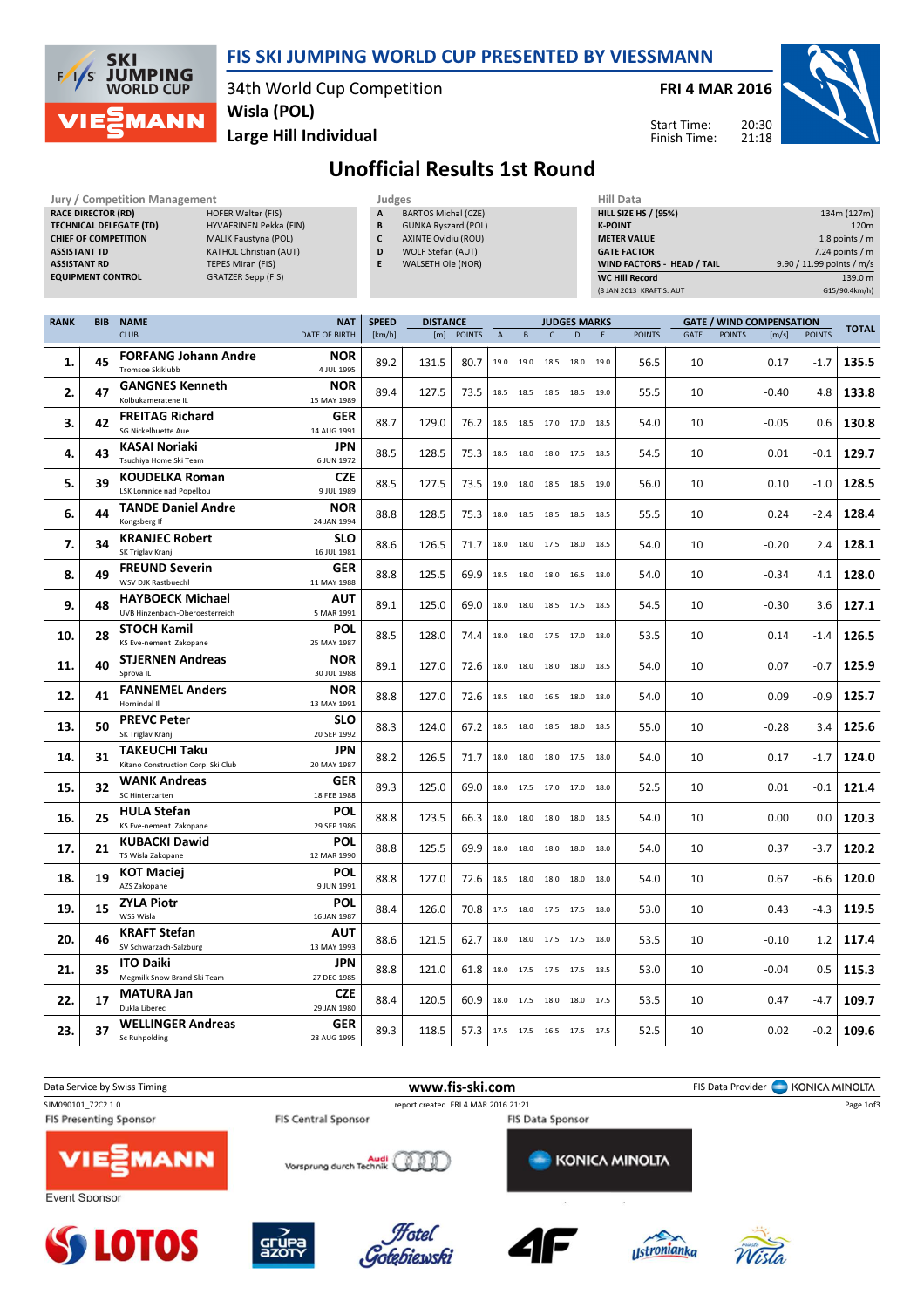FIS SKI JUMPING WORLD CUP PRESENTED BY VIESSMANN

**JUMPING**<br>WORLD CUP 34th World Cup Competition Wisla (POL) **MANN** 

**SKI** 

 $F/1/s$ 

FRI 4 MAR 2016



Large Hill Individual

20:30 21:18 Start Time: Finish Time:

## Unofficial Results 1st Round

| <b>RANK</b> | <b>BIB</b>              | <b>NAME</b>                                                 | <b>NAT</b>                | <b>SPEED</b> | <b>DISTANCE</b> |               |                |      | <b>JUDGES MARKS</b>          |   |        |               | <b>GATE / WIND COMPENSATION</b> |               |         |               | <b>TOTAL</b> |
|-------------|-------------------------|-------------------------------------------------------------|---------------------------|--------------|-----------------|---------------|----------------|------|------------------------------|---|--------|---------------|---------------------------------|---------------|---------|---------------|--------------|
|             |                         | <b>CLUB</b>                                                 | <b>DATE OF BIRTH</b>      | [km/h]       | [m]             | <b>POINTS</b> | $\overline{A}$ | B    | $\mathsf{C}$                 | D | F      | <b>POINTS</b> | GATE                            | <b>POINTS</b> | [m/s]   | <b>POINTS</b> |              |
| 23.         | 22                      | <b>DESCOMBES SEVOIE Vincent</b><br>Douanes - Chamonix       | <b>FRA</b><br>9 JAN 1984  | 88.4         | 121.0           | 61.8          |                |      | 17.5 17.0 17.0 15.5 17.0     |   |        | 51.0          | 10                              |               | 0.32    | -3.2          | 109.6        |
| 25.         | 11                      | SAKUYAMA Kento<br>Kitano Construction Corp.Ski Team         | jpn<br>3 JUL 1990         | 88.5         | 120.5           | 60.9          |                |      | 17.5 17.5 17.0 17.0 17.0     |   |        | 51.5          | 10                              |               | 0.29    | $-2.9$        | 109.5        |
| 26.         | 20                      | <b>GEIGER Karl</b><br>SC 1906 Oberstdorf                    | GER<br>11 FEB 1993        | 89.1         | 120.5           | 60.9          |                |      | 17.5 17.0 17.0 17.5 17.5     |   |        | 52.0          | 10                              |               | 0.38    | -3.8          | 109.1        |
| 27.         | 36                      | <b>AMMANN Simon</b><br><b>SSC Toggenburg</b>                | <b>SUI</b><br>25 JUN 1981 | 88.8         | 120.5           | 60.9          |                |      | 16.0 16.0 16.0 15.5 16.0     |   |        | 48.0          | 10                              |               | 0.02    | -0.2          | 108.7        |
| 28.         | 8                       | <b>BOYD-CLOWES Mackenzie</b><br>Altius Nordic Ski Club      | CAN<br>13 JUL 1991        | 88.7         | 121.0           | 61.8          |                |      | 17.5 17.0 16.5 16.5 17.5     |   |        | 51.0          | 10                              |               | 0.48    | -4.8          | 108.0        |
| 29.         | 38                      | <b>PREVC Domen</b><br>Sk Triglav kranj                      | <b>SLO</b><br>4 JUN 1999  | 89.0         | 118.5           | 57.3          |                |      | 17.5 17.0 17.0 16.5 17.0     |   |        | 51.0          | 10                              |               | 0.04    | -0.4          | 107.9        |
| 30.         | 16                      | <b>HLAVA Lukas</b><br>Dukla Liberec                         | CZE<br>10 SEP 1984        | 88.5         | 121.0           | 61.8          |                |      | 17.5 17.0 17.0 16.5 17.0     |   |        | 51.0          | 10                              |               | 0.55    | -5.4          | 107.4        |
| 31.         | $\overline{\mathbf{z}}$ | <b>TOCHIMOTO Shohei</b><br>Megmilk Snow Brand Ski Team      | jpn<br>21 DEC 1989        | 88.1         | 120.5           | 60.9          |                |      | 17.5 17.0 17.0 16.0 17.0     |   |        | 51.0          | 10                              |               | 0.49    | -4.9          | 107.0        |
| 32.         | 18                      | STEKALA Andrzej<br>Azs Zakopane                             | POL<br>30 JUN 1995        | 88.5         | 121.0           | 61.8          |                |      | 16.5 17.0 16.5 16.0 17.0     |   |        | 50.0          | 10                              |               | 0.51    | -5.0          | 106.8        |
| 33.         | 6                       | <b>ITO Kenshiro</b><br>Megmilk Snow Brand Ski Team          | jpn<br>8 JAN 1990         | 88.5         | 119.5           | 59.1          |                |      | 17.5 17.5 17.0 17.5 17.5     |   |        | 52.5          | 10                              |               | 0.56    | -5.5          | 106.1        |
| 34.         | 5                       | <b>LARINTO Ville</b><br>Lahden Hiihtoseura                  | <b>FIN</b><br>11 APR 1990 | 88.6         | 119.5           | 59.1          |                |      | 17.0 17.0 16.5 15.5 17.0     |   |        | 50.5          | 10                              |               | 0.38    | -3.8          | 105.8        |
| 35.         | q                       | HVALA Jaka<br><b>Ssk Ponikve</b>                            | <b>SLO</b><br>15 JUL 1993 | 88.6         | 117.5           | 55.5          |                |      | 18.0 17.0 17.5 17.0 17.0     |   |        | 51.5          | 10                              |               | 0.42    | -4.2          | 102.8        |
| 36.         | 27                      | <b>TEPES Jurij</b><br>SD Dolomiti                           | <b>SLO</b><br>14 FEB 1989 | 88.7         | 115.5           | 51.9          |                |      | 17.5 17.0 16.5 17.0 17.0     |   |        | 51.0          | 10                              |               | 0.07    | $-0.7$        | 102.2        |
| 37.         | 33                      | <b>HAUER Joachim</b><br><b>Bekkelaget SK</b>                | <b>NOR</b><br>2 FEB 1991  | 88.1         | 115.0           | 51.0          |                |      | 16.5 17.0 16.5 15.5 17.0     |   |        | 50.0          | 10                              |               | $-0.05$ | 0.6           | 101.6        |
| 38.         | 29                      | <b>LEYHE Stephan</b><br>SC Willingen                        | GER<br>5 JAN 1992         | 89.0         | 115.0           | 51.0          |                |      | 17.0 17.0 17.0 16.5 17.0     |   |        | 51.0          | 10                              |               | 0.18    | $-1.8$        | 100.2        |
| 39.         | 24                      | <b>POPPINGER Manuel</b><br>SV Innsbruck-Bergisel-Tirol      | <b>AUT</b><br>19 MAY 1989 | 87.9         | 114.5           | 50.1          |                |      | 17.0  16.5  16.5  16.0  17.0 |   |        | 50.0          | 10                              |               | 0.13    | $-1.3$        | 98.8         |
| 40.         | 30                      | <b>LANISEK Anze</b><br><b>Ssk Menges</b>                    | <b>SLO</b><br>20 APR 1996 | 88.5         | 115.0           | 51.0          |                |      | 17.5 17.0 16.5 16.5 17.0     |   |        | 50.5          | 10                              |               | 0.28    | $-2.8$        | 98.7         |
| 41.         | 13                      | <b>ASCHENWALD Philipp</b><br>SC Mayerhofen-Tirol            | <b>AUT</b><br>12 NOV 1995 | 88.8         | 113.0           | 47.4          |                |      | 17.0 16.5 16.5 16.5 17.0     |   |        | 50.0          | 10                              |               | $-0.03$ | 0.4           | 97.8         |
| 42.         | 14                      | <b>DESCHWANDEN Gregor</b><br>Horw                           | SUI<br>27 FEB 1991        | 88.2         | 114.0           | 49.2          | 17.0           | 16.5 | 16.5 16.5                    |   | - 16.5 | 49.5          | 10                              |               | 0.12    | $-1.2$        | 97.5         |
| 43.         | 23                      | JANDA Jakub<br>Dukla Liberec                                | CZE<br>27 APR 1978        | 88.4         | 114.5           | 50.1          |                |      | 18.0 16.5 17.0 16.0 16.5     |   |        | 50.0          | 10                              |               | 0.28    | $-2.8$        | 97.3         |
| 44.         | 10                      | <b>MURANKA Klemens</b><br>TS Wisla Zakopane                 | POL<br>31 AUG 1994        | 88.5         | 114.0           | 49.2          |                |      | 17.0 16.5 17.0 16.5 16.5     |   |        | 50.0          | 10                              |               | 0.46    | $-4.6$        | 94.6         |
| 45.         | 26                      | <b>FETTNER Manuel</b><br>SV Innsbruck-Bergisel-Tirol        | <b>AUT</b><br>17 JUN 1985 | 88.5         | 111.0           | 43.8          |                |      | 17.0 16.5 16.0 16.5 16.0     |   |        | 49.0          | 10                              |               | $-0.04$ | 0.5           | 93.3         |
| 46.         | 3                       | <b>BICKNER Kevin</b><br>Norge Ski Club                      | <b>USA</b><br>23 SEP 1996 | 88.7         | 110.5           | 42.9          |                |      | 16.5 16.5 15.5 16.5 16.0     |   |        | 49.0          | 10                              |               | 0.22    | -2.2          | 89.7         |
| 47.         | 1                       | ZIOBRO Jan<br>WKS Zakopane                                  | POL<br>24 JUN 1991        | 88.4         | 109.0           | 40.2          |                |      | 16.0 16.5 15.0 15.5 15.5     |   |        | 47.0          | 10                              |               | 0.13    | -1.3          | 85.9         |
| 48.         | 12                      | ASIKAINEN Lauri<br>Kuusamon Erae-Veikot                     | <b>FIN</b><br>28 MAY 1989 | 88.1         | 108.0           | 38.4          |                |      | 16.5 16.0 16.5 16.0 16.0     |   |        | 48.5          | 10                              |               | 0.25    | $-2.5$        | 84.4         |
| 48.         | $\overline{2}$          | <b>KLUSEK Bartlomiej</b><br>LKS Klmczok Bystra              | POL<br>15 JAN 1993        | 88.4         | 108.0           | 38.4          |                |      | 16.0 16.0 16.0 16.0 16.0     |   |        | 48.0          | 10                              |               | 0.20    | -2.0          | 84.4         |
| 50.         | 4                       | <b>COLLOREDO Sebastian</b><br>GRUPPO SCIATORI FIAMME GIALLE | ITA<br>9 SEP 1987         | 87.6         | 100.5           | 24.9          |                |      | 16.0 15.5 16.0 15.5 15.5     |   |        | 47.0          | 10                              |               | 0.32    | -3.2          | 68.7         |